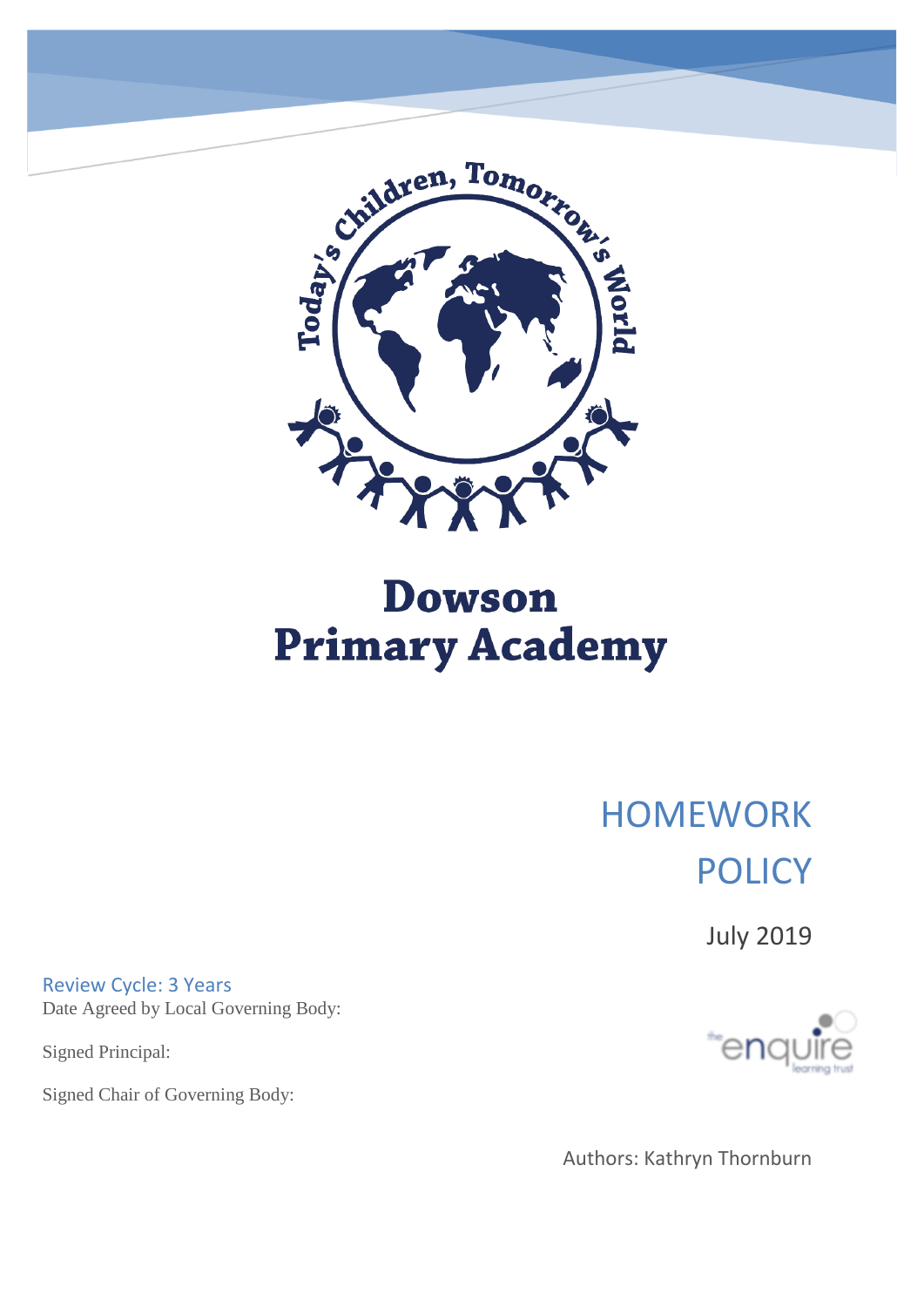

## **Introduction and Rationale**

As pupils' first educators, parents are vital in ensuring children develop key life skills at different stages of their development in order that they are well equipped for each stage of their learning. They are also able to support and enhance their children's academic progress through various means and this policy sets out the ways in which Dowson uses homework as a vehicle to make the most of these opportunities.

This policy reflects the importance Dowson places on a 'well-rounded child', family values, communication skills and affording children a wide range of experiences that build 'cultural capital' and allow children to draw upon a rich and extensive general knowledge which in turn enhances their ability to achieve well in a challenging curriculum and ensures they don't lose sight of basic skills in the demands of a 21<sup>st</sup> century world.

The policy for homework was developed and agreed by the teaching staff and takes account of pupil voice and parent consultation in July 2019.

The policy should be read in conjunction with the National Curriculum and the Early Years Foundation Stage curriculum, the school's Vision and Values document, Curriculum and Teaching, Learning and Assessment statements, Home-School PACT document and all subject constructs and skills progressions.

## **Aims**

Our policy on homework aims to do the following:

- Ensure that parents are clear about key, age-related, skills their child is expected to be able to do to support each stage of their learning and development.
- Ensure children acquire the basic skills of English Spelling and Mental Maths Arithmetic which are key in securing a high standard and ability in Writing and Mathematics
- Support the development of a love of reading as well as rehearse reading skills to improve fluency, stamina and understanding.
- Provide opportunities for families to engage in family talk about interesting topics or undertake activities / experiences together and share and enjoy the learning opportunities, knowledge and vocabulary building these opportunities create.

Occasionally homework will also:

- Reinforce work covered in class by providing further opportunities for individual learning, where necessary.
- Be research or project based to enhance children's knowledge of a topic or demonstrate their learning for a particular purpose such as exhibition.
- Encourage children to develop the responsibility, confidence and self-discipline needed to study independently.
- Provide revision or practice activities in preparation for statutory testing.
- To prepare Year 6 pupils for the transfer to secondary school.

#### **HOMEWORK TYPES:**

#### **KEY LIFE SKILLS**

With the ever increasing demands upon a 21<sup>st</sup> Century family and the challenges they face, fewer children enter school meeting 'school readiness' criteria and then throughout their primary school years, often do not acquire the life skills, traits or attributes required to achieve their full potential, be a 'well rounded' child and well equipped to face an unknown future. With this in mind, and to support our vision and values, each key stage has an overview document for parents which sets out the types of skills and traits vital to children's secure and rounded development and asks that they are continually referring to and developing these with their children throughout this key stage so that they are secured in readiness for the next stage of their education.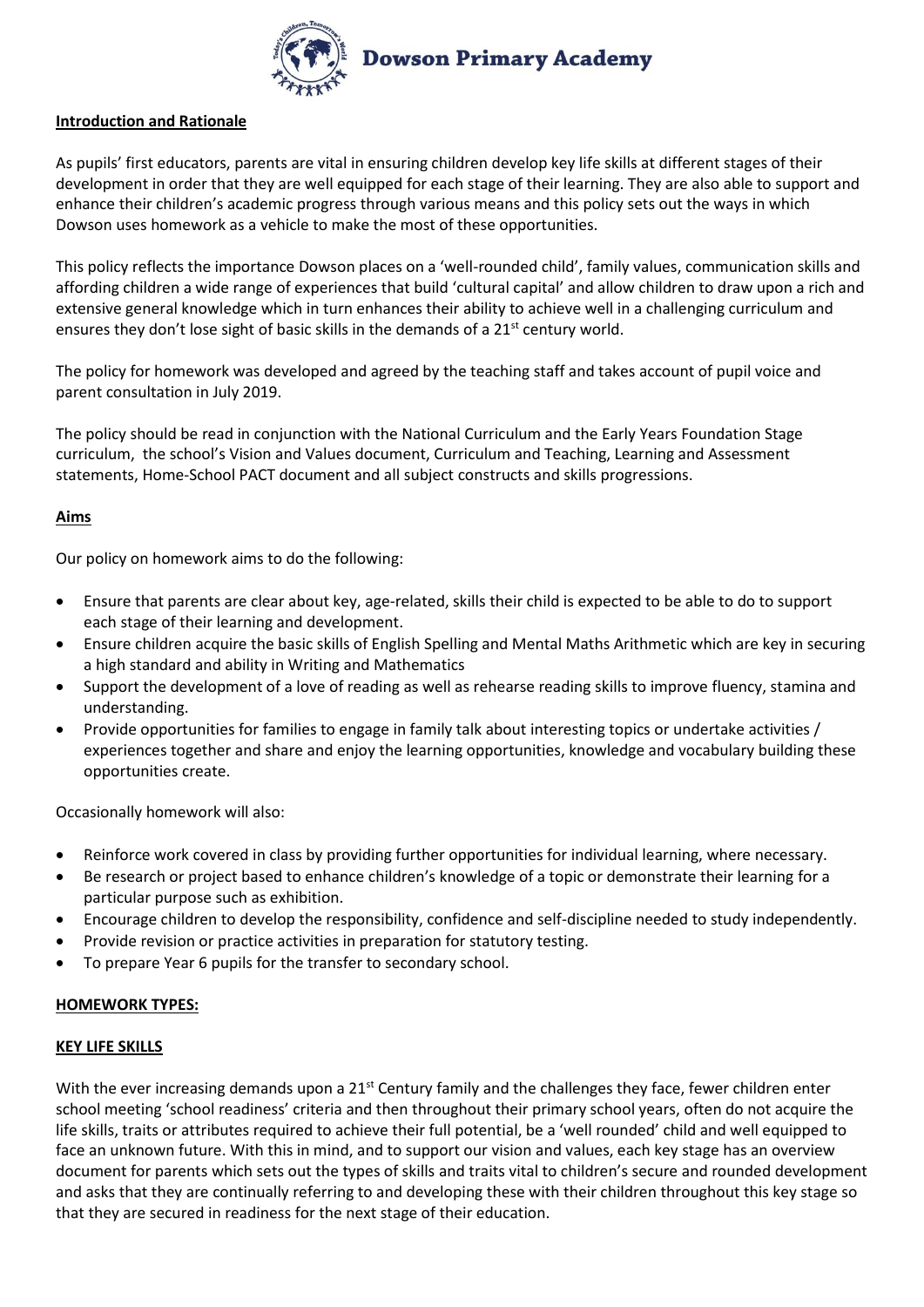#### **READING**



In addition to the homework cycle, children of all ages are expected to read daily. Younger children should be supported by reading aloud to and discussing their books with an adult. Older children should still have opportunities to read aloud to an adult regularly but they are also expected to read silently for sustained periods of time independently and with longer texts. As part of reading practice, children, particularly in Foundation Stage and Key Stage One, may be sent home with flashcards containing key words for them to learn by sight.

In Reception and Key Stage 1 the minimum expectation for children's reading time is 10 minutes, building to 15 minutes by the end of Key Stage 1 as they become more fluent. This should be daily, with a minimum expectation of 5 times a week in order to build their stamina for the longer and more complex texts they will be facing in the next stage of their education.

In Key Stage 2, the minimum expectation for children's reading time is 20 minutes, building to 30 minutes by the end of Key Stage 2 in preparation to build sufficient stamina to access and comprehend age-appropriate texts in preparation for High School. This should be daily, with a minimum expectation of 3 times a week.

All children have a reading record to complete each time they read and an adult should sign this to show they have read for the expected time and occasions. Children who have been unable to complete their reading practice at home will be given the opportunity to do so in their free time in school in order to sustain a good rate of progress.

#### **CHALLENGE CARDS**

Because we recognise the vital importance of 'the basics' in contributing to and, in fact, underpinning the whole of children's achievement, children also have spellings and number facts for quick recall set as part of their homework and the expectation is that they learn these by heart. Children are tested on these at least once a week and move through the series of challenge cards set for their year group. When the challenges for the year group are complete, children continue to be tested weekly at random from all the cards to ensure they are remembering and mastering these skills. Teachers also continue to look out for the application of these skills in day to day lessons in order to ensure they are secure.

When challenge cards are introduced in Reception, children are expected to learn to read the words by sight first and when they are ready, begin to spell them. This may also be the case for some children in Year 1 where they do not yet recognise by sight the high frequency words on their cards.

#### **FAMILY TALK**

To support children to learn the art of conversation and allow families quality time together to discuss learning and develop children's (and sometimes their own) knowledge and vocabulary, our main homework approach in addition to reading and challenge cards is a talk piece. This may be in the form of a picture, a topic or theme, a question or a news item and will be framed by teachers in a way that inspires families to engage in purposeful dialogue, allowing children to have opinions, be curious, ask and answer questions, debate, suppose, theorise, emote and imagine. It may also be an invitation to engage together in an activity in order to promote talk and / or extend children's experiences and general knowledge.

The idea of family talk is that it can be accessed by all and can fit in with the busy life of many of our families; it reignites the idea of traditional 'round the tea table' conversations and gives families precious time together without the battle of too much recording and paperwork which can be onerous and not as satisfying and beneficial for family relationships as talking can be. The tasks are also designed in such a way that all ages can take part so families with multiple children get everyone's homework done at the same time and siblings benefit not only from parental input but each other's too. Finally, it's a great way for parents to have direct insight into the levels of their children's knowledge and understanding and therefore enable them to directly influence these via these simple activities.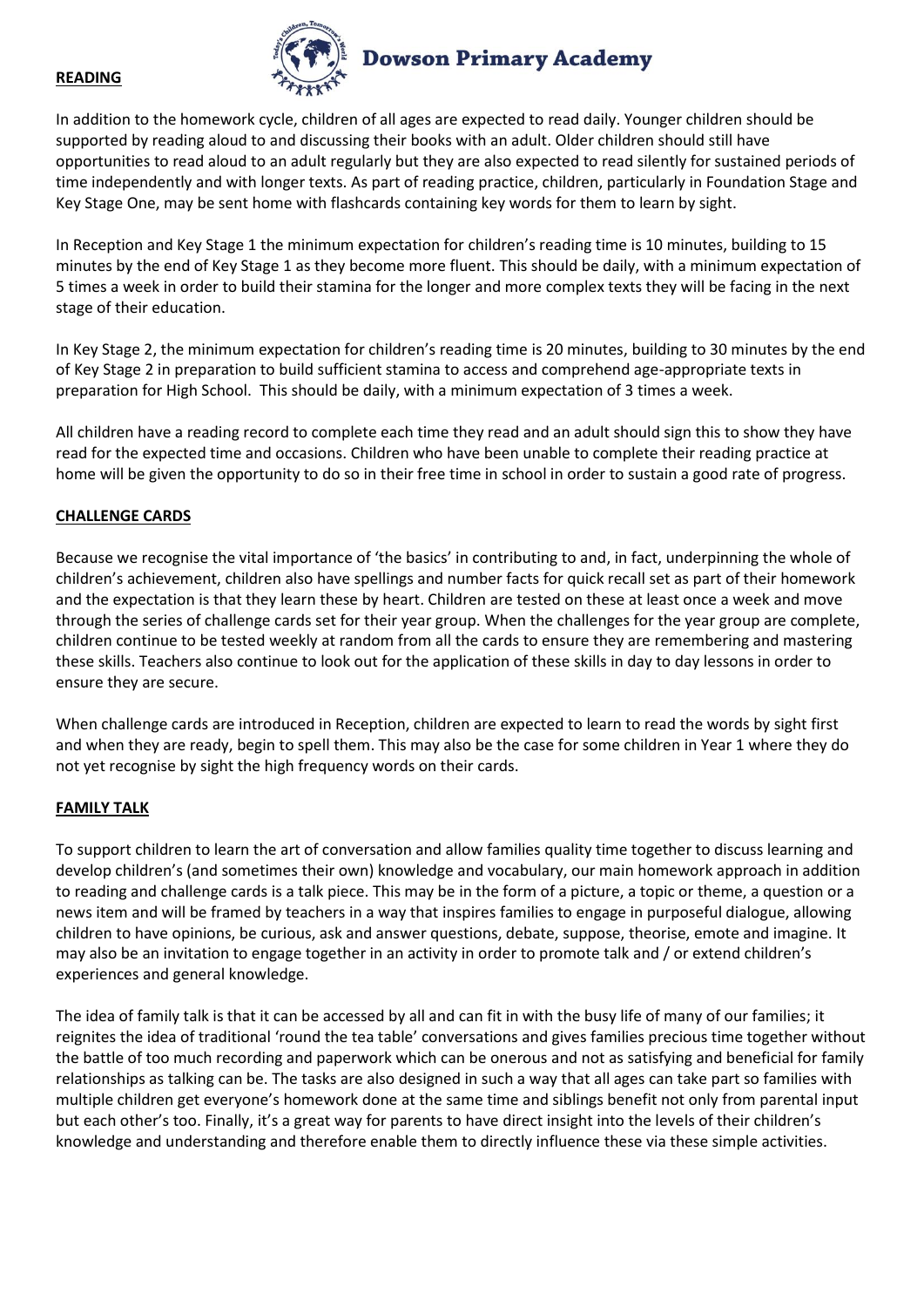

## **LEARNING LOGS, RESEARCH AND PROJECTS**

In some circumstances, we may set the children a research style project or a 'learning log' to complete for their homework. These methods of home learning have many positive features which ignite children's enthusiasm and intrigue for topics and allows them to take their learning in a direction which interests them as well as gaining some subject knowledge that will, in turn, support their access and engagement with a topic back in class.

The basic idea of a learning log is that the children are given a project to complete, usually using a two page spread in their books to cover the theme given. They can extend this space with fold outs, pop ups, pockets etc. as much as they want and in any creative way they choose. Pictures, diagrams, tables and charts can be included alongside the text that they write or print out (although we discourage just lots of printed text from internet searches!)

We also recognise that Learning Logs require a lot more parental support for younger children whereas we would expect the older children to become increasingly more independent with their learning in preparation for High School. Therefore, this type of homework would be much less frequent and less complex in nature for younger children.

## **INTERVENTION**

Where children have found class work difficult or need to secure a concept or method, teachers may send additional practice home for parents to support their children with on an individual or group basis. Occasionally, teachers may also think additional practice of something for a whole class would be beneficial and therefore send worksheets home to support learning and progress. This is definitely the case for early acquisition of skills such as letter and number formation for the youngest children and will sometimes be beneficial with other areas of learning too. This type of homework, its nature and frequency is down to a teacher's discretion to set and within a cycle decided upon by them. It may also be set but not expected to be returned (such as letter formation practice) and we encourage parents to ensure this is still completed and to the same standard as if it was being submitted.

#### **REVISION**

Finally, in the later stages of Key Stage 2 – and in particular Year 6 – there may be times when children are given homework in addition to the usual set. This could be additional reading for research, an English or Maths based task for further consolidation of classroom learning or homework linked to intervention groups or revision for end of Key Stage tests. The duration for these tasks will be set by the adult issuing them but would usually be more than one night. It is crucial that children at this age learn to take responsibility for their homework and additional tasks and deadlines in order that they begin to prepare for homework of this nature at High School.

#### **The Homework Cycle**

Challenge cards will be tested once a week and changed when the children know the facts / can spell the words on the card. The talk homework cycle at Dowson will usually be 2 weeks. This will consist of a two week period in which children will be set, complete and hand in their talk homework task in the first week and in the second week the teacher will support feedback time for the children where they are invited to contribute to a group conversation using their learning and home discussions to support this. The chance for children to share these with their peers for their appreciation, reflection and comments are considered an important part of the learning process and are also chance for teachers to monitor homework completion.

Homework through this cycle will normally be set on and due in on a Friday.

#### **Homework Tasks**

Listed below, is an outline of the homework and activities that will be set regularly for each year group. All additional homework tasks and activities will have a clear purpose and assist pupils in the process of their academic development as outlined in the aims and descriptions of homework types above.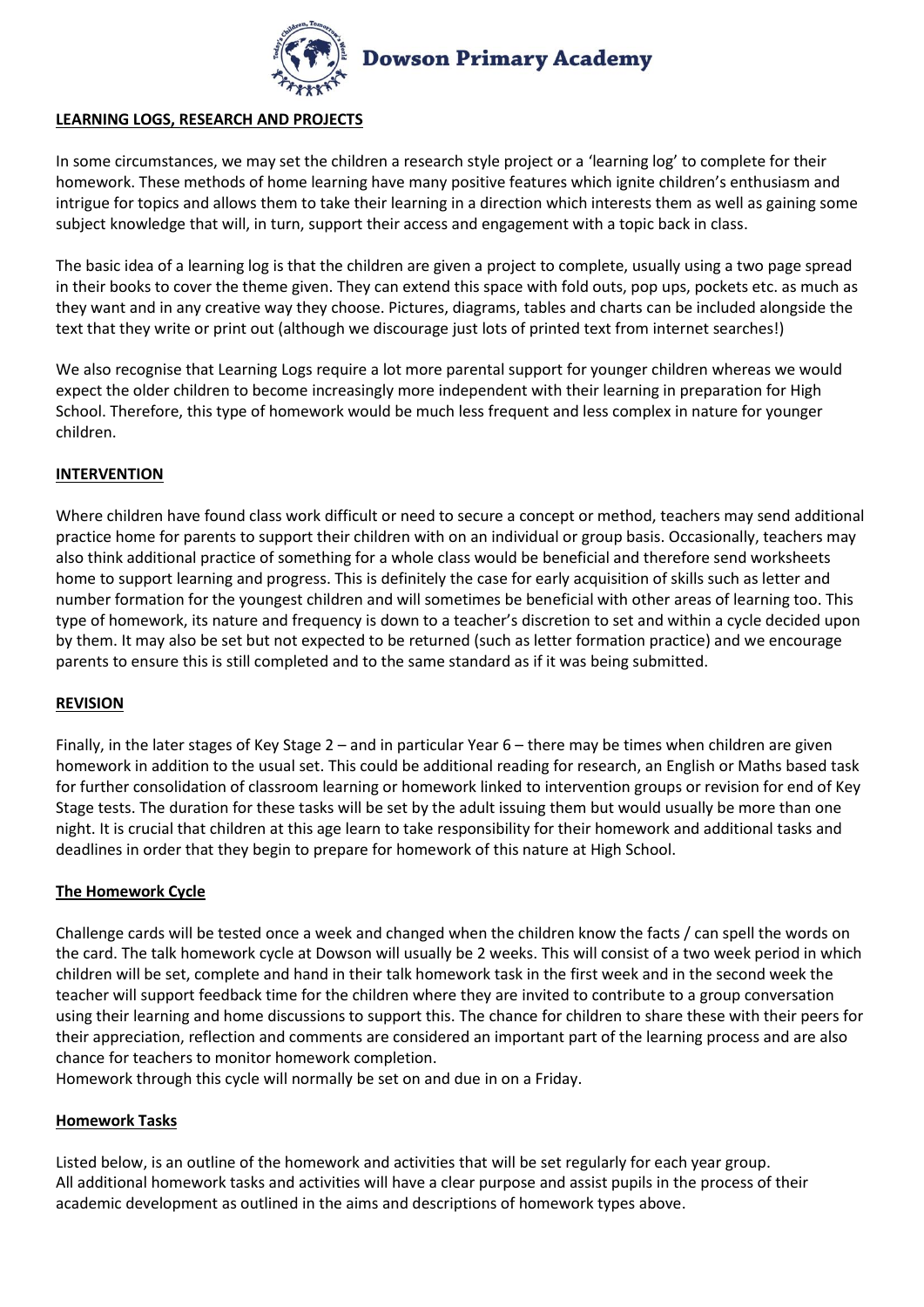

## **NURSERY:**

- A library book is sent home to share with an adult each week and children draw/mark make to depict their favourite part of the book.
- Sometimes challenges may be set through Tapestry or Class Dojo which invite parents and children to engage in something that will support their upcoming learning e.g. send in a picture of me when I was a baby to discuss growing and changes.
- Later on in the nursery year, sheets to support letter and number formation may be sent home for practice.
- Talk homework will be posted on Tapestry and / or Class Dojo

# **RECEPTION:**

- Daily reading of Library or Reading Book (progressive throughout the year)
- Challenge cards tested once a week
- Letter or number recognition and writing formation practice weekly once ready.
- Talk homework will be posted on Tapestry and / or Class Dojo
- Later in the year, to support application of learned writing skills, children will be encouraged to write a piece of 'News'. This may be in addition to, a part of or instead of the talk homework.

#### **KEY STAGE 1:**

- Daily reading of a home reader (10 minutes, building to 15 minutes and minimum of 5 x weekly)
- Challenge cards for their year group tested weekly
- Talk homework
- Basic skills practice worksheets where needed or appropriate e.g. letter formation

#### **KEY STAGE 2:**

- Daily reading of a home reader (20 minutes, building to 30 minutes and minimum of 3 x weekly) *NB: until children are reading lime level reading books, they should continue to follow the KS1 model of 5 x a week and 15 minutes a session in order to accelerate progress to this level of book.*
- Challenge cards for their year group tested weekly
- Talk homework
- Other types of homework (as outlined in this policy) as and when necessary or appropriate and at the discretion of the teacher.

**NB:** Year 6 may have additional activities with specific SATS foci and revision as and when necessary and with varying lengths of deadline.

#### **The Role of the Teaching Staff**

- To provide an explanation of homework tasks to parents when necessary and give guidance of how they might assist their child. This will be done through the homework setting sheet which might include guidance and examples or prompts.
- To ensure that homework is set consistently using the cycle and guidance set out in this policy.
- To ensure any homework is purposeful and links directly to the aims of this policy, the curriculum being taught or skills needed to be acquired.
- To monitor homework is being completed and reward and praise children who regularly complete homework tasks.
- To guide children who may not be completing homework or need support by allowing them to complete relevant elements of homework in their free time in school.
- To communicate with parents where children are having to complete their homework during their free time in school in order that the expectation is that this is completed at home.
- To test on a weekly basis the spellings and maths facts that the children were expected to learn.
- To provide feedback for homework and provide time for pupils to share the outcomes of their family talks and their learning.
- Liaise with parents and / or SLT where there are concerns regarding a child's homework.